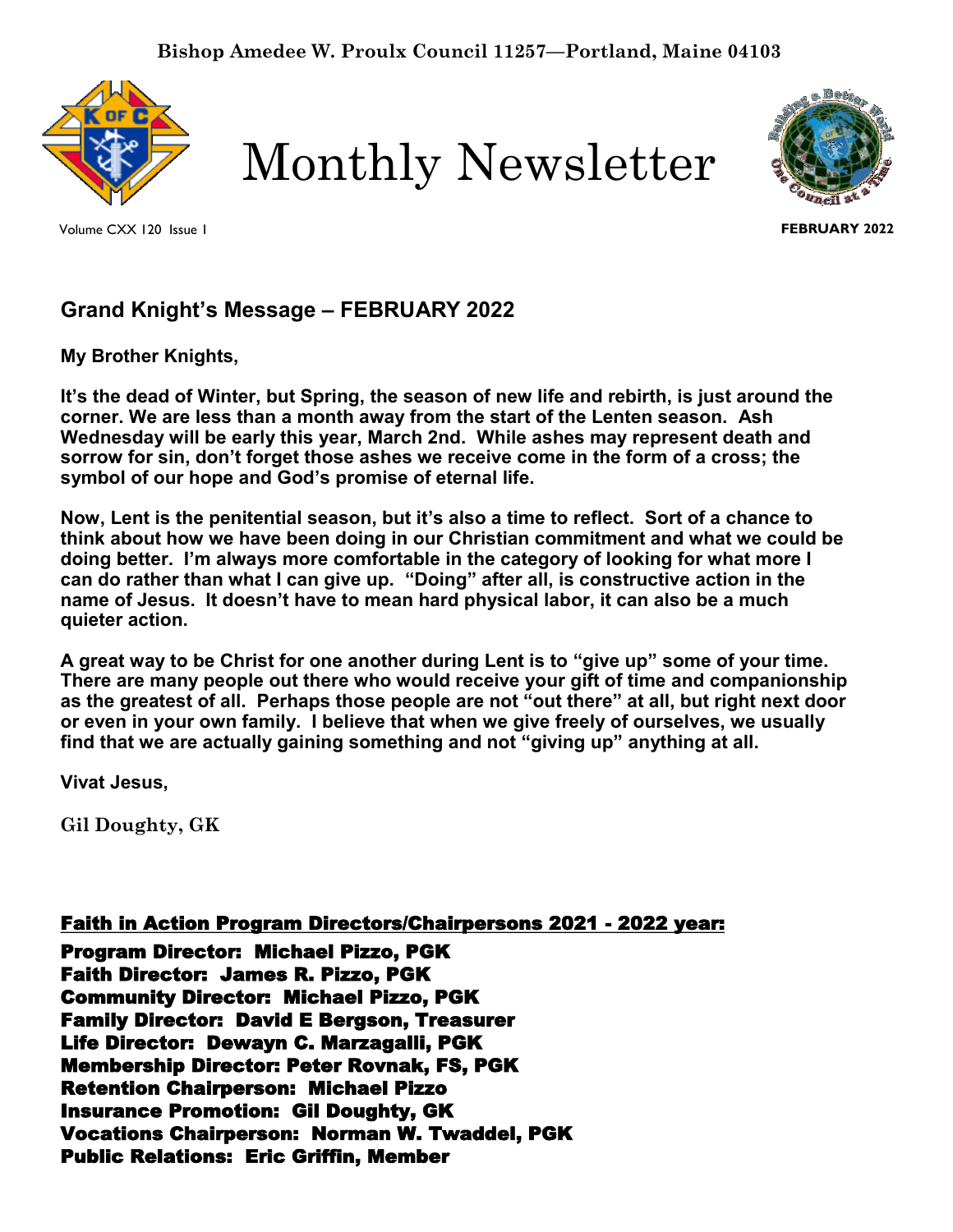#### **Call of Meeting to Order**

The FEB. 08, 2022 IN PERSON business meeting was called to order by GK Gil Doughty at 7:00pm. Fr. Jack lead us with the opening prayer and GK Gil lead us in the Pledge of

#### **Roll Call of Officers**

|                           | P |
|---------------------------|---|
| Chaplain Fr. Jack         | P |
| Grand Knight, G. Doughty  |   |
| Deputy GK, M. Pizzo       | P |
| Chancellor, N. Twaddel    | Е |
| Recorder, J. Pizzo        | P |
| Fin. Secretary P. Rovnak  | P |
| Treasurer, D Bergson      | P |
| Lecturer                  | U |
| Advocate, R. Leduc        | E |
| Warden, F. Stephens       | P |
| IS Guard P. Sullivan      | E |
| OS Guard, D. Marzagalli   | Е |
| 1 Yr. Trustee , J. Morin  | E |
| 2 Yr. Trustee, D. Pratt   | P |
| 3 Yr. Trustee, E. Griffin | E |
| $P = Present$             |   |
| $A = Absent$              |   |
|                           |   |

 $E = Excused$ 

### **Reading of Minutes of the Previous Meeting:**

Motioned made to dispense with the reading of the previous meeting. Second and passed.

# **Report of Admissions Committee on Reading and voting for new members: No new admissions.**

#### **The Chaplain's Report:**

**Fr. Jack spoke of the upcoming season of LENT. He urged us all to make a meaning to it all by doing charitable things to those in need.**

#### **Membership Statistics:**

Council Membership: Insurance Members 25 Associate Members 25 Insurance Members 1 Inactive Total 51

Of the 51 members, 11 are Honorary Life,

3 Honorary and 1 is Inactive

The aging of our council:

 $20 - 30 = 0$   $31 - 40 = 2$  $41 - 50 = 5$   $51 - 60 = 12$ 

 $61 - 70 = 16$   $71 - 80 = 15$ 

 $81 - 90 = 1$ 

The average age **of membership 66**

# **The Following Have Received the Honors of the 2nd & 3rd Degrees:**

**NONE** 

**The Following Have Received the Honors of the 4th Degree: NONE**.

**The Treasurer report: 01/31/22**

**BEGINNING BAL. 01/01/22** \$**2,709.83**

| <b>INCOME</b>                                 |                            |            |
|-----------------------------------------------|----------------------------|------------|
| 6 members dues 2022                           | \$                         | 150.00     |
| <b>Anonymous Gift</b>                         | \$                         | 750.00     |
| TOTAL INCOME                                  | \$                         | 900.00     |
| <b>EXPENSES</b><br>Cath. Adv.&Culture of life | $\left( \text{\$} \right)$ | 45.25)     |
| <b>TOTAL EXPENSES</b>                         | (\$                        | 45.25)     |
| <b>ENDING BAL, 01/31/22</b>                   |                            | \$3,564.58 |

**Respectfully submitted, David Bergson, Treasurer**

**Motioned to accept the report was unanimously approved.**

### **Reading of Bills and Communications:**

# **The Financial Secretary Report:**

FS Peter Rovnak reported dues mailing bills 2nd notice during January 22. Will do final notice middle of February 22 to 4 past due members.

#### **Trustee's Report**

**Audit Report for 6 month ending Dec. 31, 2021 completed and will be sent to supreme by Feb. 15th 2022.**

#### **The Chancellor's Report:**

## **NONE Report of Service Program Committees:**

**No programs were scheduled for January 2022. We will be doing a take out Turkey Dinner meal on February 12th with council 101. At this writing we have 100 attendees which is a very good showing.**

### **Unfinished Business:**

**NONE**

### **NEW BUSINESS:**

**Discussed plans for the coming year.**

**Masks are now required when attending our inperson monthly business meeting. We also have Zoom availability for those not wishing to meet in person.**

**We hope to hold a membership drive in conjunction with Founders Day in March 2022.**

**District Deputy Report:**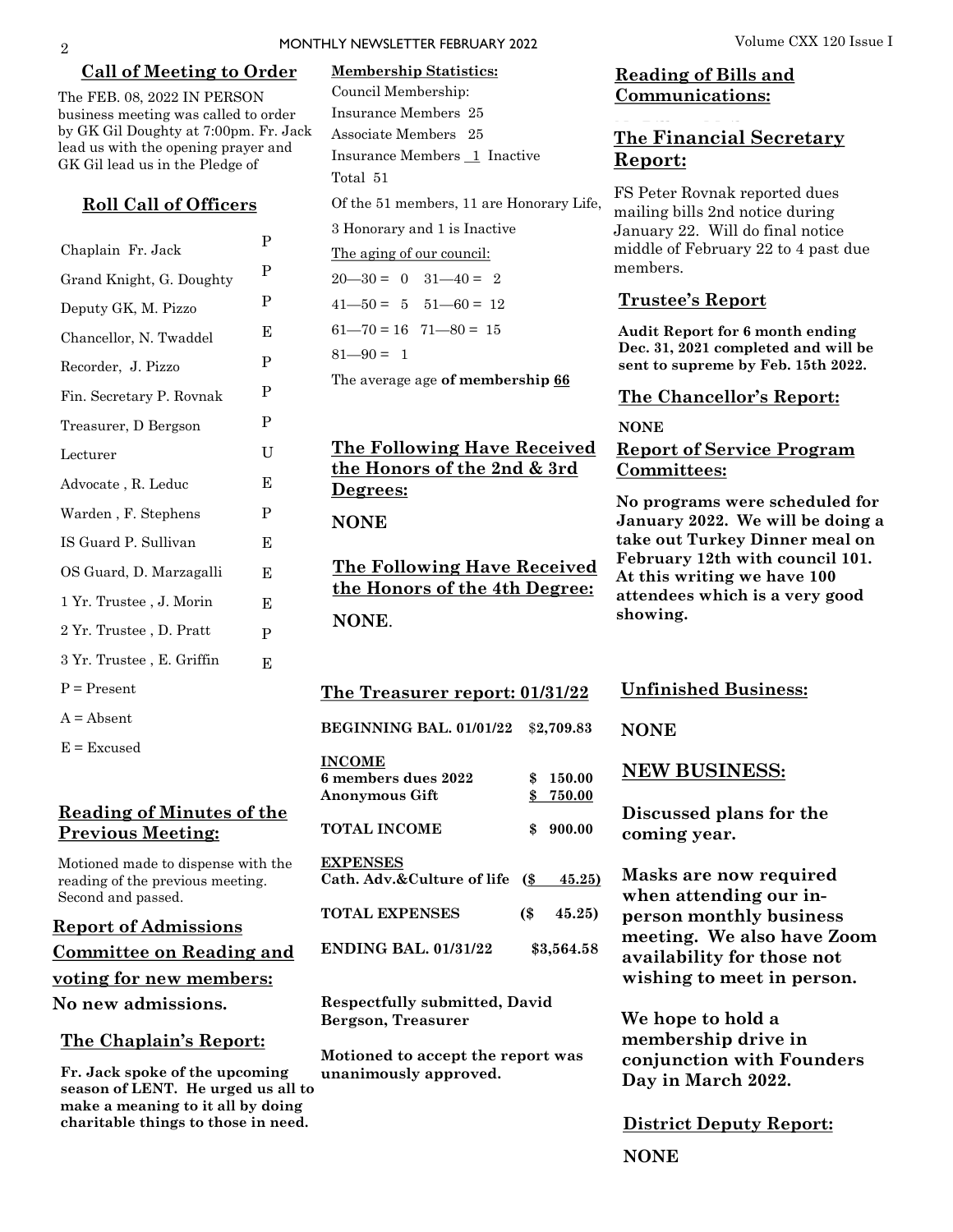#### 3 **UPCOMING EVENTS**

**We will not be doing our Hoop Shoot at St. Brigid for this year due to Covid restrictions.** 

**Feb. 12, 2022: Take-out Turkey Dinner at St. Pius X Hall with Council 101. Please see church bulleting with more information. Also if you are available to volunteer to help please contact Mike Pizzo.** 

**Mar. 8, 2022 Council Business Meeting St. Pius Hall Annex at 7:00pm. Zoom is also available for those not wishing to attend in person.** 

| <b>Good of the Order:</b><br>Prayers are offered for the<br>following members and friends                                                                                                                                                                           | <b>Lecturer Report:</b><br><b>NONE</b>                                                                                                                                                                 | <b>Happy Birthday Wishes to</b><br>following members:                                                                                                                                                                                                                                              |  |
|---------------------------------------------------------------------------------------------------------------------------------------------------------------------------------------------------------------------------------------------------------------------|--------------------------------------------------------------------------------------------------------------------------------------------------------------------------------------------------------|----------------------------------------------------------------------------------------------------------------------------------------------------------------------------------------------------------------------------------------------------------------------------------------------------|--|
| of our council:                                                                                                                                                                                                                                                     | <b>News of the Fourth Degree:</b>                                                                                                                                                                      | G. David Brimmer FEB 14                                                                                                                                                                                                                                                                            |  |
| Katie Bergson, Daughter of Bro.<br>Dave Bergson<br>Bro. Jim Pizzo<br>Mary Polito, wife of Bro. Jim<br><b>Pizzo</b><br><b>Bro. Jerry Morin</b><br><b>Bro. John Laplante</b><br><b>Connie Ryan wife of deceased</b>                                                   | Our 4th Degree Assembly<br>337 meets in Portland at St.<br>Pius Hall on the 2nd Monday<br>of the month at 7:00pm.<br>Please consider attending<br>the 4th Degree meeting they<br>are in need of member | Fr. Ted Corley<br><b>MAR 05</b><br>Eric Griffin<br><b>MAR 07</b><br>Joe Tuttle Jr.<br><b>MAR 10</b><br>Dave Bergson Jr.<br><b>MAR 17</b><br><b>Glen Stankiewicz</b><br><b>MAR 17</b><br><b>Dick Pratt</b><br><b>MAR 20</b><br><b>MAR 23</b><br>John Laplante<br><b>MAR 23</b><br><b>John Voyer</b> |  |
| member Ed Ryan<br>Fr. Vince Curtin<br>Fr. Ted Corley                                                                                                                                                                                                                | participation.<br><b>COUNCIL INSURANCE</b><br><b>AGENT</b>                                                                                                                                             | <b>Blessings and</b><br>Congratulations.                                                                                                                                                                                                                                                           |  |
| Fr. Don Bosco<br><b>Rovnak family</b>                                                                                                                                                                                                                               | <b>Bill Weiss 691-0867</b>                                                                                                                                                                             |                                                                                                                                                                                                                                                                                                    |  |
| <b>Ramos Family</b><br><b>Corinne Pratt Daughter of Bro.</b><br><b>Dick Pratt</b>                                                                                                                                                                                   | William.weiss@KofC.org                                                                                                                                                                                 | <b>EDITORS NOTE:</b><br><b>Please address omissions</b><br>and corrections to:                                                                                                                                                                                                                     |  |
|                                                                                                                                                                                                                                                                     |                                                                                                                                                                                                        | <b>PP Michael Pizzo</b>                                                                                                                                                                                                                                                                            |  |
| Please take a moment to feel the movement of your council. We are, together, making a<br>difference in our Parish and Community. If you are not already actively involved<br>please consider the good we do and in greater numbers the more that we will be able to |                                                                                                                                                                                                        | Email: phs63@aol.com<br>Tel: 207-797-6326                                                                                                                                                                                                                                                          |  |

accomplish. I invite you to come with us on a journey to fulfillment.

**Our business meetings are held at 7:00PM in the annex of St. Pius, Fr. Flanagan Hall, 2nd Tuesday of every month (Except the months of July and August). Please review the Upcoming Events included in this newsletter and we welcome your participation and attendance.** 

# **Calendar of Events**

**A copy of our Calendar of Events for this fraternal year is available on OLHP website under KC Council 11257 or contact Program Director, Brother Michael Pizzo at phs63@aol.com or 233-4780.**